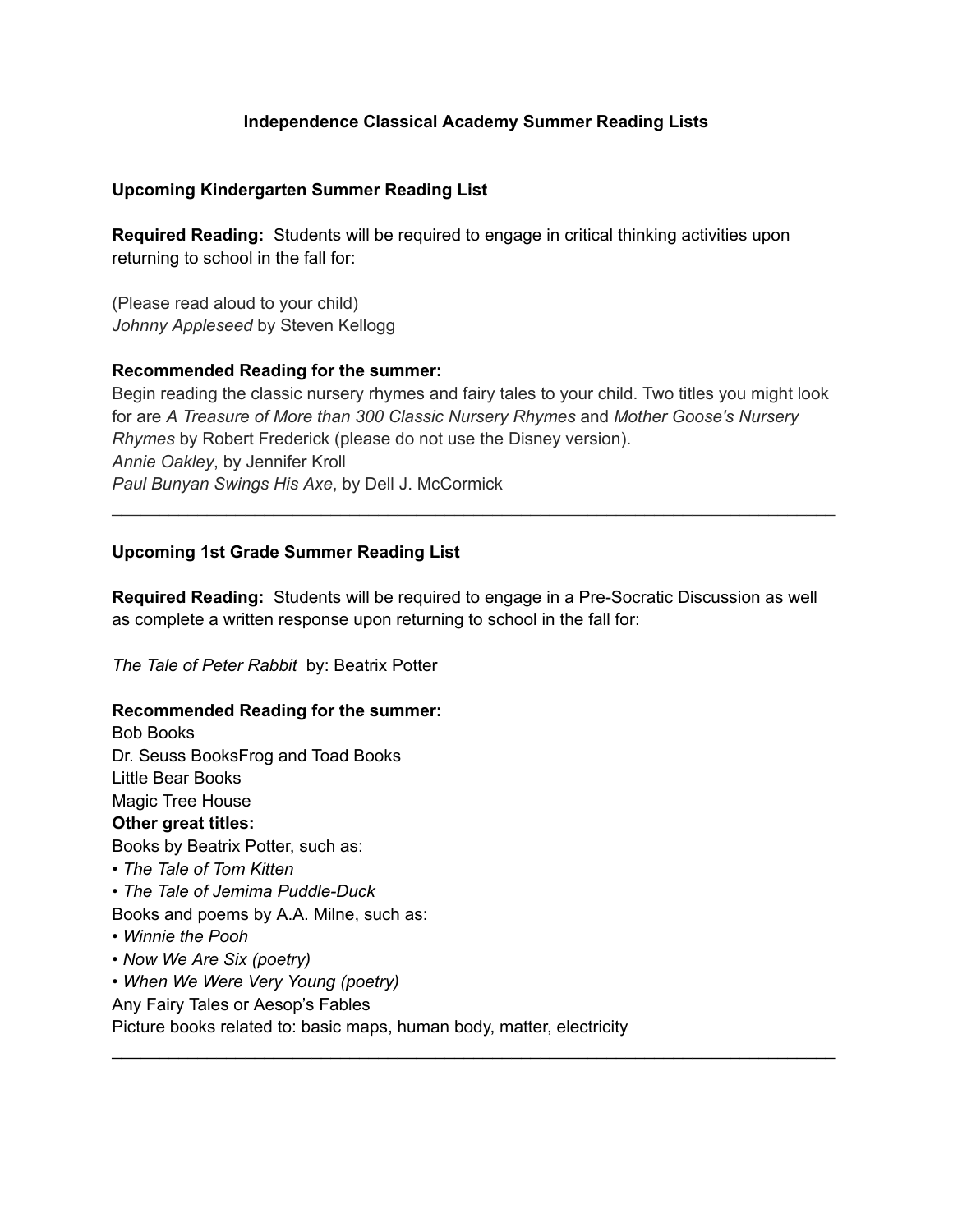# **Upcoming 2nd Grade Summer Reading List**

**Required Reading:** Students will be required to engage in a Pre-Socratic Discussion as well as complete a written response upon returning to school in the fall for:

*The Ugly Duckling,* by Hans Christian Andersen

## **Recommended Reading for the summer:**

Fairy tales, tall tales, folk tales of your choice Books by Beatrix Potter Stories by Hans Christian Andersen Any books by Syd Hoff *Harold and the Purple Crayon*, by Crockett Johnson *Make Way for Ducklings*, by Robert McCloskey

# **Upcoming 3rd Grade Summer Reading List**

**Required Reading:** Students will be required to engage in a Socratic Seminar Discussion as well as complete a written response upon returning to school in the fall for:

 $\mathcal{L}_\text{max}$  and  $\mathcal{L}_\text{max}$  and  $\mathcal{L}_\text{max}$  and  $\mathcal{L}_\text{max}$  and  $\mathcal{L}_\text{max}$  and  $\mathcal{L}_\text{max}$ 

*My Fathers Dragon,* by Ruth Stiles Gannett *The Indian in the Cupboard,* by Lynne Reid Banks

#### **Recommended Reading for the summer:**

*The Miraculous Journey of Edward Tulane,* by Kate DeCamillo *World According to Humphrey*, by Betty Birney *The Long Winter,* by Laura Ingalls Wilder *Charlotte's Web,* by E. B. White

#### **Upcoming 4th Grade Summer Reading List**

**Required Reading:** Students will be required to engage in a Socratic Seminar Discussion as well as complete a written response upon returning to school in the fall for:

 $\mathcal{L}_\text{max}$  and  $\mathcal{L}_\text{max}$  and  $\mathcal{L}_\text{max}$  and  $\mathcal{L}_\text{max}$  and  $\mathcal{L}_\text{max}$  and  $\mathcal{L}_\text{max}$ 

 $\mathcal{L}_\text{max}$  and  $\mathcal{L}_\text{max}$  and  $\mathcal{L}_\text{max}$  and  $\mathcal{L}_\text{max}$  and  $\mathcal{L}_\text{max}$  and  $\mathcal{L}_\text{max}$ 

*Guns for General Washington,* by Seymour Reit *The Reluctant Dragon,* by Kenneth Grahame (Best as family read aloud)

## **Recommended Reading for the summer:**

*Can't You Make Them Behave, King George?*, byJean Fritz *The Wonderful Flight to the Mushroom Planet,* by Eleanor Cameron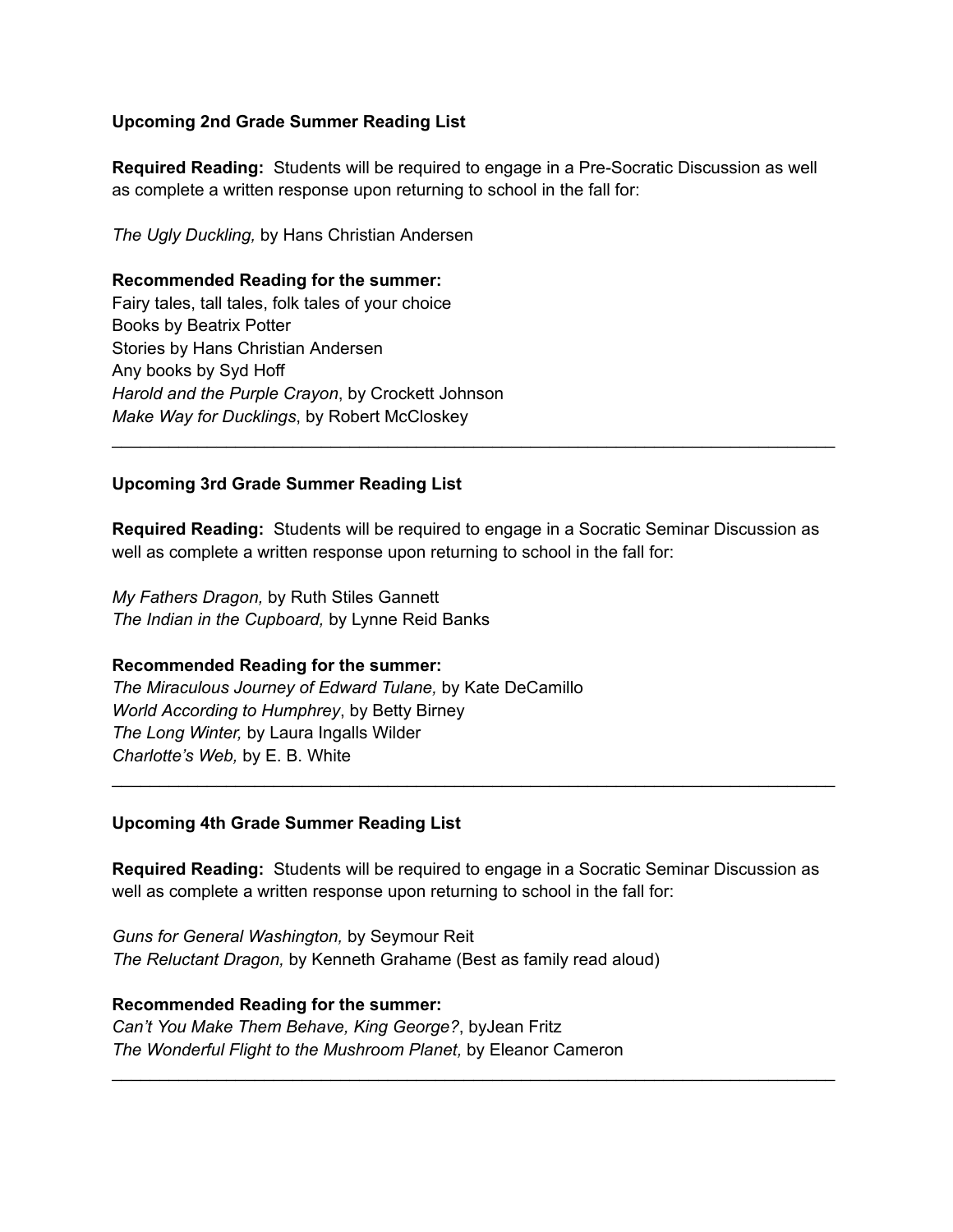## **Upcoming 5th Grade Summer Reading List**

**Required Reading:** Students will be required to engage in a Socratic Seminar Discussion as well as complete a written response upon returning to school in the fall for:

*Bud Not Buddy*, by Christopher Paul Curtis *Snow Treasure*, by Marie McSwigan

**Recommended Reading for the summer:** *Mr. Lincoln's Drummer*, by G. Clifton Wisler *Number the Stars*, by Lois Lowry *Prince Caspian*, by C.S. Lewis

## **Upcoming 6th Grade Summer Reading List**

**Required Reading:** Students will be required to engage in a Socratic Seminar Discussion as well as complete a written response upon returning to school in the fall for:

 $\mathcal{L}_\text{max}$  and  $\mathcal{L}_\text{max}$  and  $\mathcal{L}_\text{max}$  and  $\mathcal{L}_\text{max}$  and  $\mathcal{L}_\text{max}$  and  $\mathcal{L}_\text{max}$ 

*Call it Courage*, by Armstrong Sperry *Black Beauty*, by Anna Sewell

#### **Recommended Reading for the summer:**

*City of Ember*, by Jeanne Duprau *Tuck Everlasting*, by Natalie Babbitt *The Cay*, by Theodore Taylor *Mossflower*, by Brian Jacques (or other in series) *Anne of Green Gables*, by Lucy Maude Montgomery

#### **Upcoming 7th Grade Summer Reading List**

**Required Reading:** Students will be required to engage in a Socratic Seminar Discussion as well as complete a written response upon returning to school in the fall for:

 $\mathcal{L}_\text{max}$  and  $\mathcal{L}_\text{max}$  and  $\mathcal{L}_\text{max}$  and  $\mathcal{L}_\text{max}$  and  $\mathcal{L}_\text{max}$  and  $\mathcal{L}_\text{max}$ 

*Night to Remember*, by Walter Lord (Titanic) *For Freedom: The Story of a French Spy,* by Kimberly Brubaker Bradley (WW II)

#### **Recommended Reading for the summer:**

*Soldier Boys,* by Dean Hughes (WW II) *The Green Glass Sea,* by Ellen Klages (Manhattan Project) *Fire from the Rock,* by Sharon Draper (Little Rock Nine) *Al Capone Does My Shirts,* by Gennifer Choldenko (Alcatraz) *The Eyes of the Emperor,* by Graham Salisbury (WW II)